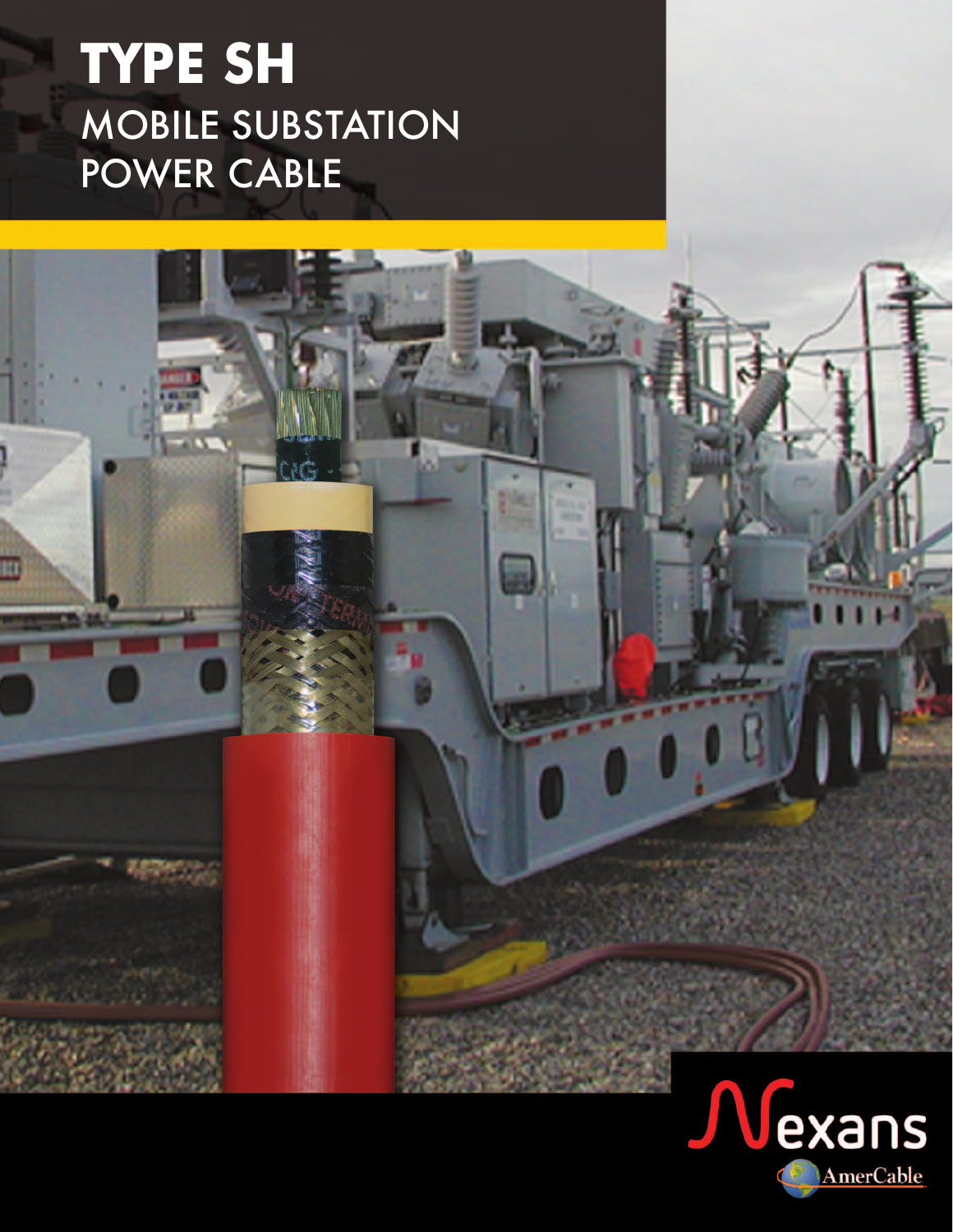## 37-550 **MOBILE SUBSTATION POWER CABLE • TYPE SH SINGLE CONDUCTOR • 5000 TO 35000 VOLTS • 90°C**

#### **CONDUCTOR**

Flexible tin-coated soft annealed bunch stranded copper meeting ASTM B-33



Tin-coated copper braid applied over a semiconductive tape (5-15kV). Extruded semi-conductive thermosetting material (25-35kV)

#### **JACKET**

CPE meeting ICEA S-75-381/NEMA WC58. Consult factory for availability of other jacket materials.

## CONDUCTOR SHIELD

Combination semi-conducting tape and/or extruded semiconductive thermosetting material

### INSULATION

Heat, moisture and ozone resisting 90°C Ethylene-Propylene rubber (EPR) meeting ICEA S-75- 381/NEMA WC58

### IDENTIFICATION

Cable shall be surface printed showing manufacturer, size, voltage rating, type and temperature rating

## APPLICATION

These single conductor portable power cables are extremely flexible and specifically designed for use on mobile substation equipment. The Type SH cable is often necessary for supplying power while replacing damaged utility poles or during routine maintenance of substations.

## FEATURES

- Extremely flexible stranding for ease of bending
- $\blacksquare$  The conductor shield is bonded to the insulation – providing easy, clean stripping
- Jacket is heat, oil, flame and chemical resistant
- Continuous conductor temperature 90°C
- Jackets available in voltage colors, yellow (5 & 8kV), orange (15kV), red (25 & 35kV). Consult factory for availability of other colors.

## RATINGS & APPROVALS

- ASTM B-33: Standard Specification for Tinned Soft or Annealed Copper Wire for Electrical Purposes
- $\blacksquare$  ICEA S-75-381/NEMA WC-58: Portable and Power Feeder Cables for Use in Mines and Similar **Applications**
- UL 1072 Medium Voltage Cable MV-105 (pending)

*CSA approval available by special order*

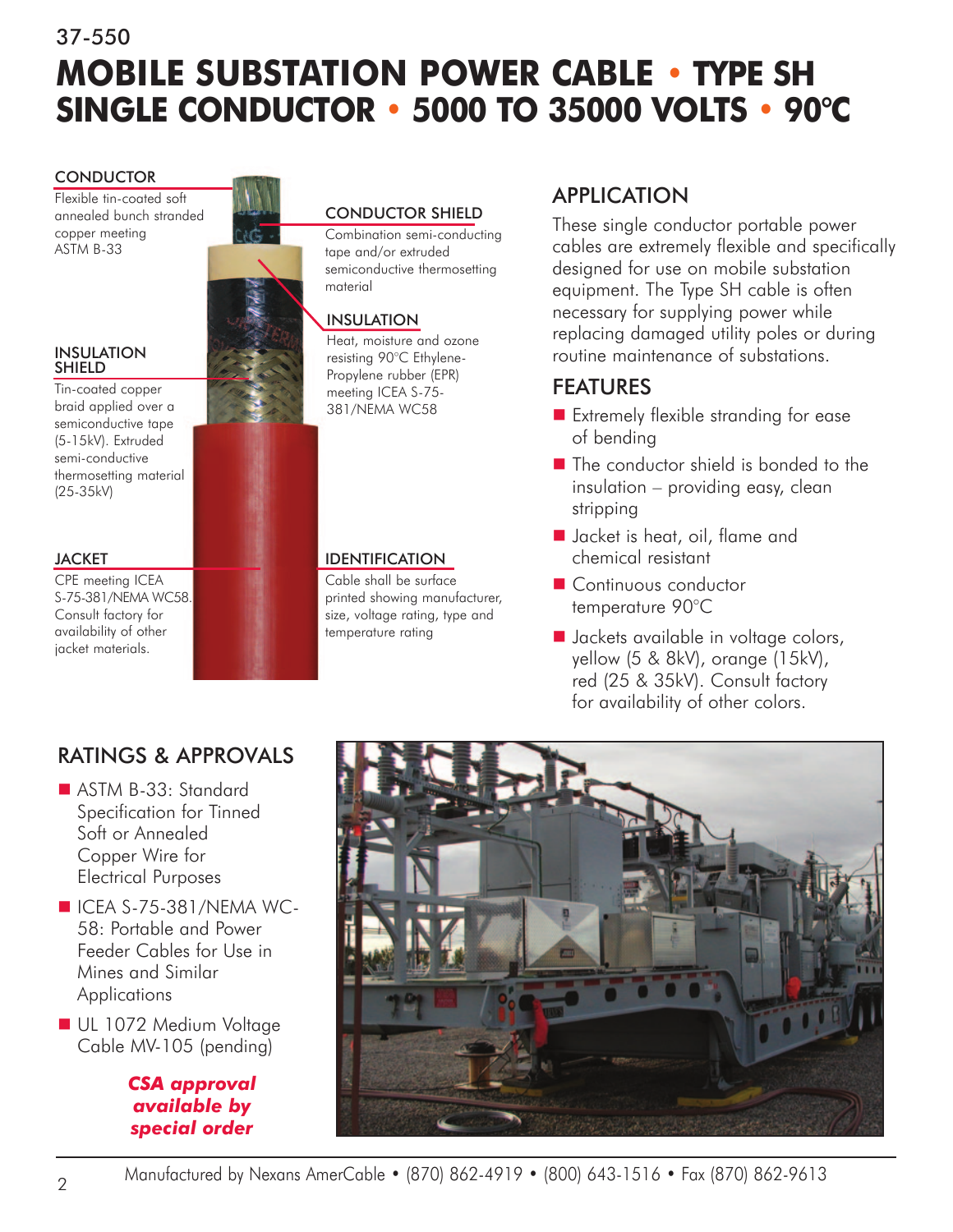

#### 5KV SINGLE CONDUCTOR PORTABLE POWER CABLE – TYPE SH

| Part No.<br>$37 - 550 -$ | <b>Size</b><br>AWG/<br>kcmil | <b>Minimum</b><br><b>Wires per</b><br>Conductor | <b>Nominal</b><br>Insulation<br><b>Thickness</b><br>In. | <b>Nominal</b><br><b>Jacket</b><br><b>Thickness</b><br>In. | <b>Nominal</b><br>Outside<br><b>Diameter</b><br>$\overline{\mathsf{m}}$ . | Approx.<br>Weight<br>lbs. per<br>$1,000$ ft. | Ampacity<br>90°C |
|--------------------------|------------------------------|-------------------------------------------------|---------------------------------------------------------|------------------------------------------------------------|---------------------------------------------------------------------------|----------------------------------------------|------------------|
| 002                      | 2                            | 259                                             | .110                                                    | .125                                                       | 0.975                                                                     | 674                                          | 190              |
| 004                      | 1/0                          | 266                                             | .110                                                    | .140                                                       | 1.058                                                                     | 825                                          | 260              |
| 005                      | 2/0                          | 323                                             | .110                                                    | .140                                                       | 1.170                                                                     | 1039                                         | 300              |
| 007                      | 4/0                          | 532                                             | .110                                                    | .155                                                       | 1.300                                                                     | 1393                                         | 400              |
| 008                      | 250                          | 627                                             | .120                                                    | .155                                                       | 1.330                                                                     | 1477                                         | 445              |
| 022                      | 350                          | 888                                             | .120                                                    | .170                                                       | 1.484                                                                     | 1926                                         | 550              |
| 010                      | 500                          | 1221                                            | .120                                                    | .190                                                       | 1.700                                                                     | 2662                                         | 695              |

## 15KV SINGLE CONDUCTOR PORTABLE POWER CABLE – TYPE SH

| Part No.<br>$37 - 550 -$ | <b>Size</b><br>AWG/<br>kcmil | <b>Minimum</b><br><b>Wires</b> per<br>Conductor | <b>Nominal</b><br>Insulation<br><b>Thickness</b><br>In. | <b>Nominal</b><br><b>Jacket</b><br><b>Thickness</b><br>In. | <b>Nominal</b><br>Outside<br><b>Diameter</b><br>In. | Approx.<br>Weight<br>lbs. per<br>$1.000$ ft. | <b>Ampacity</b><br>$90^{\circ}$ C |
|--------------------------|------------------------------|-------------------------------------------------|---------------------------------------------------------|------------------------------------------------------------|-----------------------------------------------------|----------------------------------------------|-----------------------------------|
| 016                      | $\overline{2}$               | 259                                             | .210                                                    | .155                                                       | 1.203                                               | 881                                          | 195                               |
| 017                      | 1/0                          | 266                                             | .210                                                    | .155                                                       | 1.320                                               | 1147                                         | 260                               |
| 018                      | 2/0                          | 323                                             | .210                                                    | .155                                                       | 1.350                                               | 1226                                         | 300                               |
| 020                      | 4/0                          | 532                                             | .210                                                    | .170                                                       | 1.497                                               | 1594                                         | 400                               |
| 021                      | 250                          | 627                                             | .210                                                    | .170                                                       | 1.547                                               | 1758                                         | 445                               |
| 009                      | 350                          | 888                                             | .210                                                    | .190                                                       | 1.765                                               | 2364                                         | 550                               |
| 024                      | 500                          | 1221                                            | .210                                                    | .190                                                       | 1.900                                               | 2937                                         | 685                               |



## **Order Your Type SH Cables Connectorized!**

*Factory installed assemblies from AmerCable help lower your overall connectivity costs.*



## 25KV SINGLE CONDUCTOR PORTABLE POWER CABLE – TYPE SH

| Part No.<br>$37 - 550 -$ | <b>Size</b><br>AWG/<br>kcmil | <b>Minimum</b><br>Wires per<br>Conductor | Nominal  <br><b>Insulation</b><br><b>Thickness</b><br>In. | <b>Nominal</b><br><b>Jacket</b><br><b>Thickness</b><br>In. | <b>Nominal</b><br>Outside<br><b>Diameter</b><br>In. | Approx.<br>Weight<br>Ibs. per<br>$1.000$ ft. | Ampacity<br>$90^{\circ}$ C |
|--------------------------|------------------------------|------------------------------------------|-----------------------------------------------------------|------------------------------------------------------------|-----------------------------------------------------|----------------------------------------------|----------------------------|
| 030                      | 1/0                          | 266                                      | .295                                                      | .170                                                       | 1.500                                               | 1350                                         | 260                        |
| 031                      | 2/0                          | 323                                      | .295                                                      | .170                                                       | 1.555                                               | 1507                                         | 300                        |
| 033                      | 4/0                          | 532                                      | .295                                                      | .190                                                       | 1.713                                               | 1909                                         | 395                        |
| 034                      | 250                          | 627                                      | .295                                                      | .190                                                       | 1.763                                               | 2085                                         | 440                        |
| 035                      | 350                          | 888                                      | .295                                                      | .190                                                       | 1.886                                               | 2517                                         | 545                        |
| 037                      | 500                          | 1221                                     | .295                                                      | .205                                                       | 2.048                                               | 3168                                         | 680                        |

## 35KV SINGLE CONDUCTOR PORTABLE POWER CABLE – TYPE SH

| Part No.<br>$37 - 550 -$ | <b>Size</b><br>AWG/<br>kcmil | Minimum<br>Wires per<br>Conductor | <b>Nominal</b><br><b>Insulation</b><br><b>Thickness</b><br>In. | <b>Nominal</b><br>Jacket<br><b>Thickness</b><br>In. | <b>Nominal</b><br>Outside<br><b>Diameter</b><br>In. | Approx.<br>Weight<br>lbs. per<br>$1,000$ ft. | Ampacity<br>$90^{\circ}$ C |
|--------------------------|------------------------------|-----------------------------------|----------------------------------------------------------------|-----------------------------------------------------|-----------------------------------------------------|----------------------------------------------|----------------------------|
| 050                      | 1/0                          | 266                               | .380                                                           | .170                                                | 1.175                                               | 1632                                         | 260                        |
| 051                      | 2/0                          | 342                               | .380                                                           | .205                                                | 1.840                                               | 1898                                         | 300                        |
| 053                      | 4/0                          | 532                               | .380                                                           | .205                                                | 1.915                                               | 2235                                         | 395                        |
| 054                      | 250                          | 627                               | .380                                                           | .205                                                | 1.975                                               | 2509                                         | 440                        |
| 055                      | 350                          | 888                               | .380                                                           | .205                                                | 2.100                                               | 2901                                         | 545                        |
| 057                      | 500                          | 1221                              | .380                                                           | .205                                                | 2.280                                               | 3396                                         | 680                        |

• Cable diameters and weights are subject to  $+/$ - 5% manufacturing tolerance

• Ampacity is calculated with a 90°C conductor temperature and 40°C ambient air, per 2008 NEC, Table 310.69